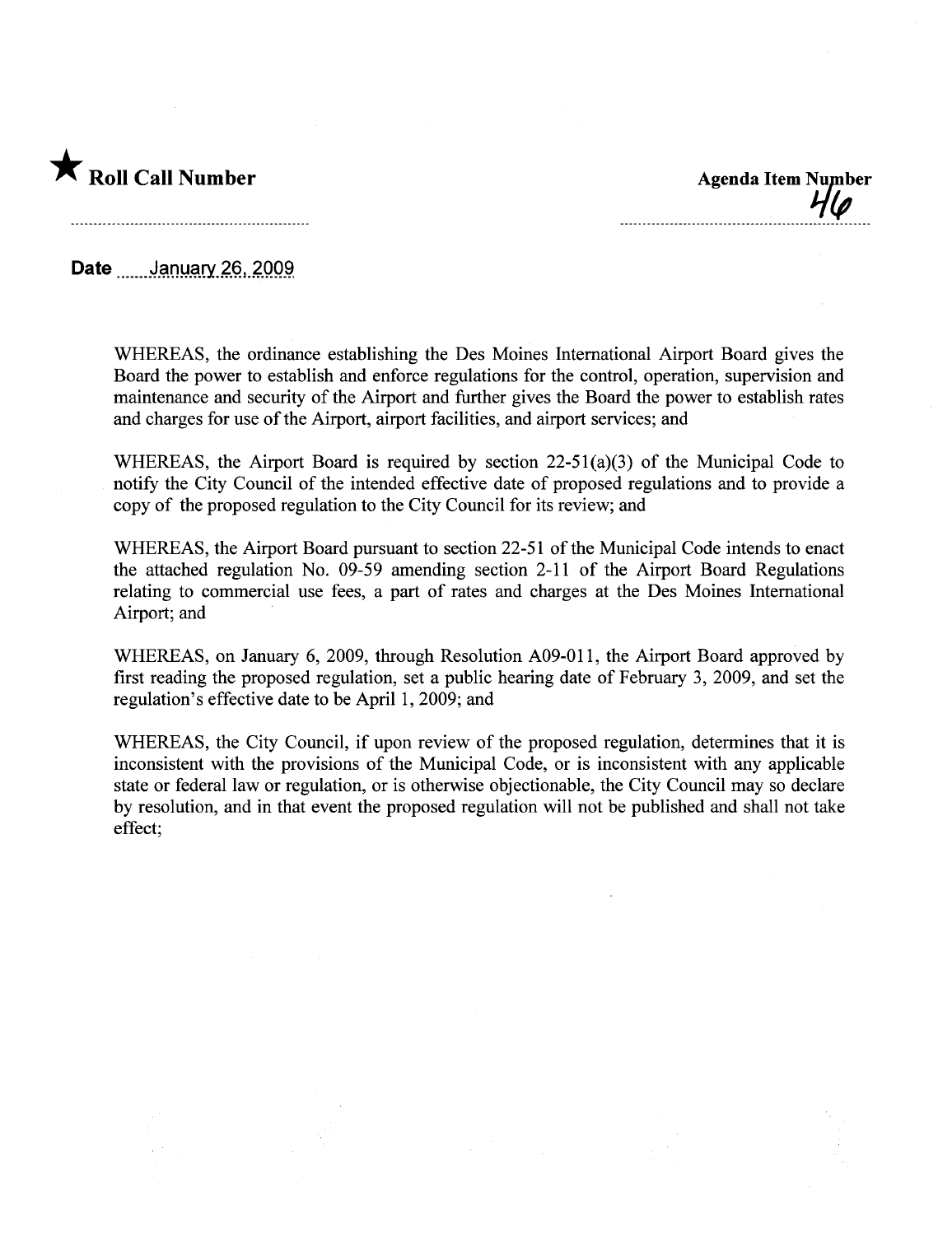

Date **mulphillips** 26, 2009

NOW THEREFORE, BE IT RESOLVED BY THE CITY COUNCIL OF DES MOINES, IOWA:

That the attached communication from the Chairperson of the Des Moines International Airport Board submitting proposed Airport Board Regulation No. 09-59 and duly notifying the Council of the proposed effective date of April 1,2009, for the regulation is hereby received and filed.

Moved by to adopt.

FORM APPROVED:

 $\triangle$  chill  $\ominus$ 

David A. Ferree Assistant City Attorney

| <b>COUNCIL ACTION</b> | <b>YEAS</b>                            | <b>NAYS</b> | <b>PASS</b> | <b>ABSENT</b>                           | <b>CERTIFICATE</b>                                                                                              |
|-----------------------|----------------------------------------|-------------|-------------|-----------------------------------------|-----------------------------------------------------------------------------------------------------------------|
| <b>COWNIE</b>         |                                        |             |             |                                         |                                                                                                                 |
| <b>COLEMAN</b>        | I, DIANE RAUH, City Clerk of said City |             |             |                                         |                                                                                                                 |
| <b>HENSLEY</b>        |                                        |             |             |                                         | hereby certify that at a meeting of the City<br>Council of said City of Des Moines, held on                     |
| <b>KIERNAN</b>        |                                        |             |             | the above date, among other proceedings |                                                                                                                 |
| <b>MAHAFFEY</b>       |                                        |             |             |                                         | the above was adopted.                                                                                          |
| <b>VLASSIS</b>        |                                        |             |             |                                         |                                                                                                                 |
| <b>MEYER</b>          |                                        |             |             |                                         | IN WITNESS WHEREOF, I have hereunto set<br>my hand and affixed my seal the day and<br>year first above written. |
| <b>TOTAL</b>          |                                        |             |             |                                         |                                                                                                                 |
| <b>MOTION CARRIED</b> |                                        |             |             | <b>APPROVED</b>                         |                                                                                                                 |
|                       |                                        |             |             |                                         |                                                                                                                 |
|                       |                                        |             |             |                                         |                                                                                                                 |
|                       |                                        |             |             | <b>Mayor</b>                            | <b>City Clerk</b>                                                                                               |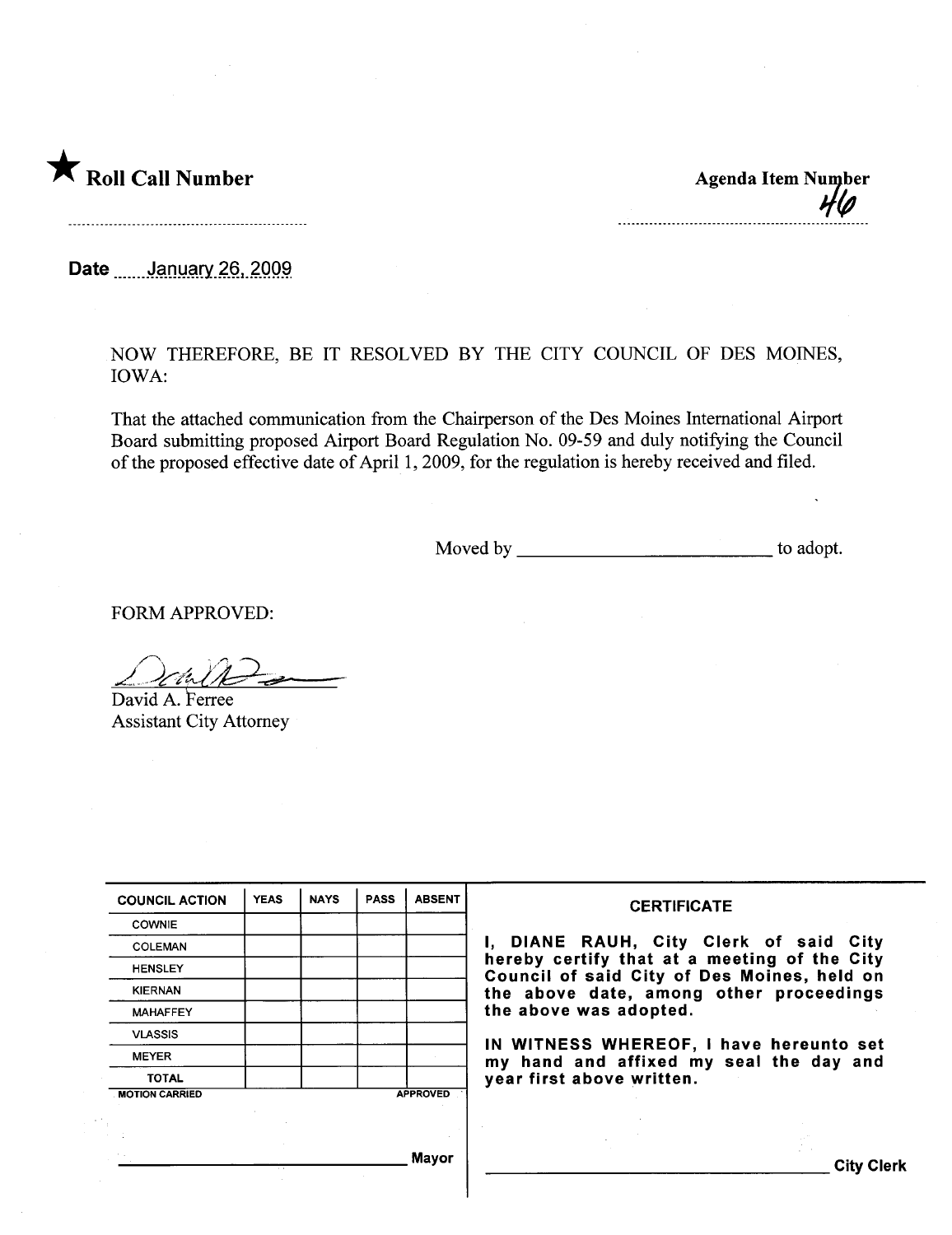January 6, 2009

The Honorable Mayor and Members of City Council 400 Robert D. Ray Drive Des Moines, IA 50309

## RE: Proposed Airport Regulation No. 09-59, Commercial Use Fee

Dear Mayor and Members of the City Council:

The City Council created the Airport Board under Iowa Code chapter 392 for the purose of governing the operation of the Des Moines International Airport. The Council has delegated power to the Board to establish regulations for the control, operation, supervision, maintenance, and security of the Airport.

At its meeting of January 6, 2009, the Airport Board approved the first reading of a resolution that would adjust the fee charged commercial film companies using the Airport to \$1,000.00 for the first day and \$500.00 per day for all subsequent days. The commercial use fee is charged for filming commercials, fims, movies, and advertisement videos on Airport propert.

On June 3, 2008 by Resolution A08-103, the Airport Board approved Regulation 08-55 increasing the commercial use fee from \$100.00 per day to \$500.00 per day. The amount of commercial film activity in Iowa is on the increase due, in part, to tax incentives that have been offered by the State of Iowa. The Airport is uniquely equipped to accommodate this sort of activity and the number of requests for commercial filniing on the Airport has the potential to increase. Some requests are for one day, which requires as much time planing and coordinating as multiple day events. This proposed increase will more accurately reflect market conditions and better recover costs related to planing and coordination of support and security of the Airport when others desire to use the Airport for commercial puroses.

The Airport Board, pursuant to the ordinance regarding its establishment, is required to fie proposed revisions of Regulations with the City Clerk and to publish both a notice of intent to adopt the Regulation, as well as the time and place of a public hearing. The Airport Board is further required to notify the City Council of the proposed effective date of the Regulation and provide a copy of the Regulation to the City Council for its review, as well as to hold a public hearng on the proposed Regulation. The Board then must adopt the Regulation by Board Resolution and have the City Clerk publish it prior to its effective date, which is



DEPARTMENT OF AVIATION 5800 FLEUR ORIVE, ROOM 201 OE5 MOINE5, IOWA 50321-2854 (515) 256-5100

> ALL-AMERICA CITY 1949, 1976, 1981 200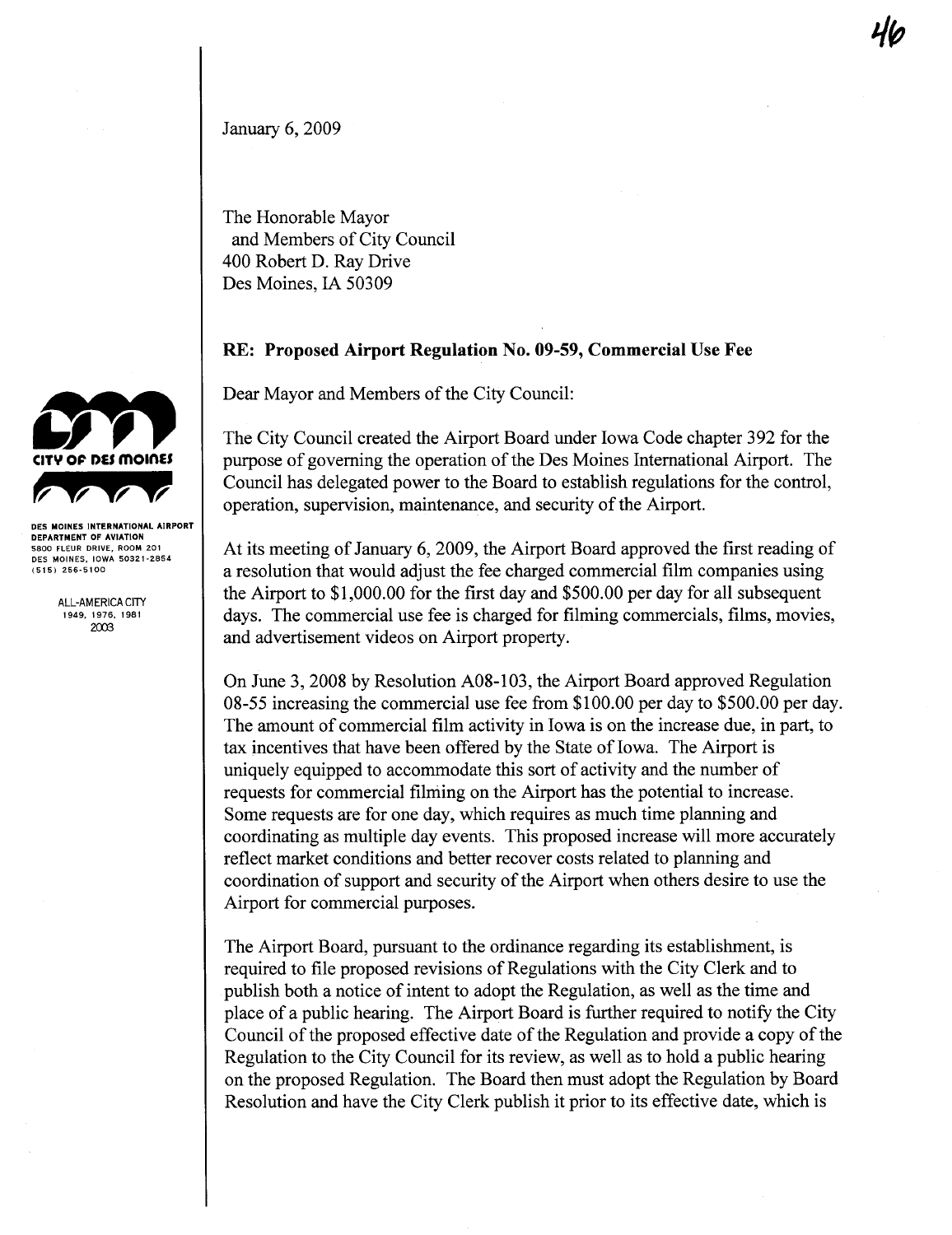Honorable Mayor and Members of City Council January 6, 2009 Page 2 of 2

in this case April 1, 2009. The Airport Board plans to conduct a public hearing on this item at its regularly-scheduled meeting of February 3, 2009.

The Board herewith submits for City Council information and review, the proposed Regulation pursuant to Section 22.51 of the Municipal Code.

Sincerely Your le Comme

James W. Erickson Airport Board Chairperson

Enclosure

cc: Richard A. Clark, City Manager